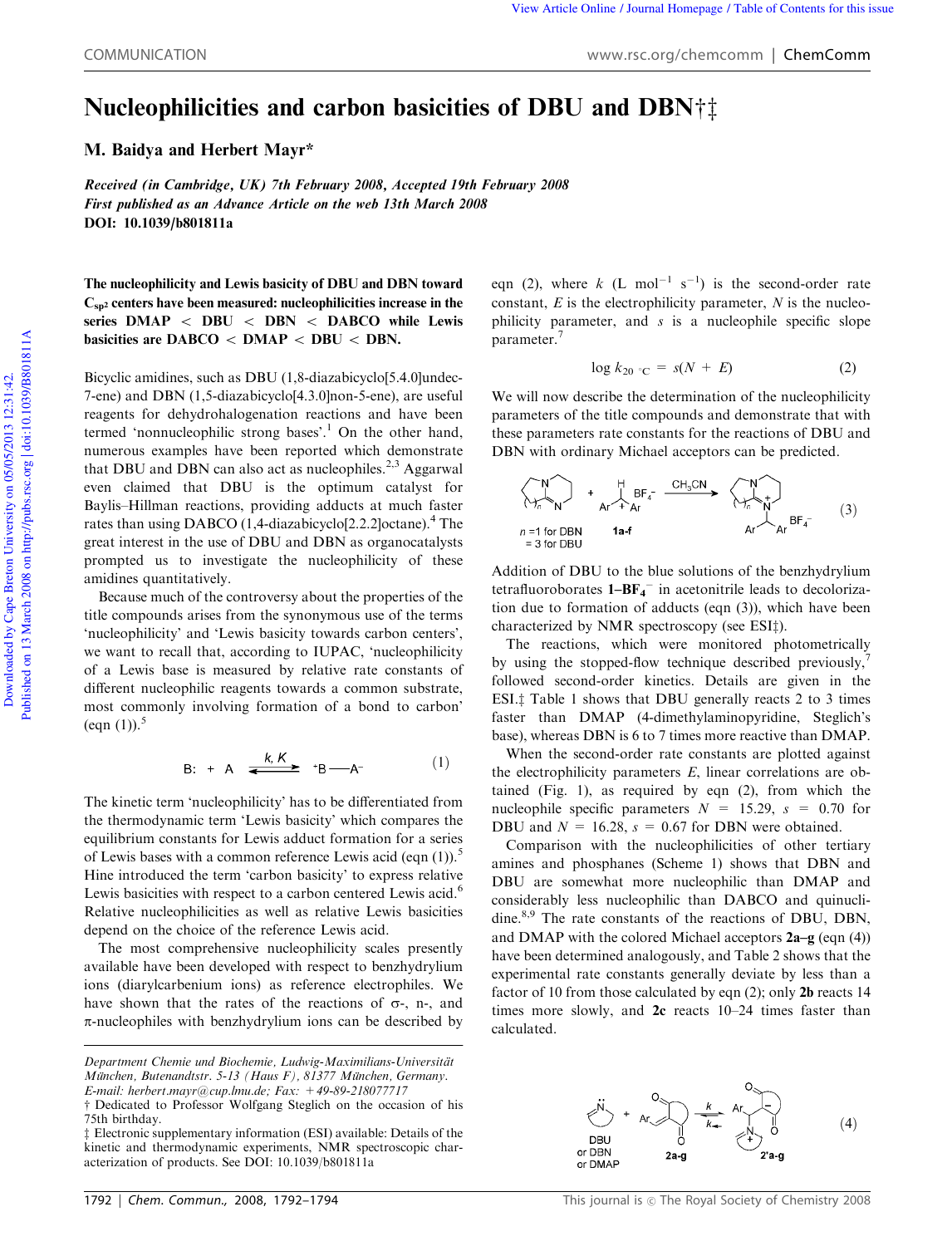Table 1 Second-order rate constants for the reactions of DBU, DBN and DMAP with the benzhydrylium ions  $1a-f$  (CH<sub>3</sub>CN, 20  $^{\circ}$ C)

|                |                                |                 | $k/{\rm L~mol^{-1}~s^{-1}}$                          |                                                                                                    |                                                                                          |
|----------------|--------------------------------|-----------------|------------------------------------------------------|----------------------------------------------------------------------------------------------------|------------------------------------------------------------------------------------------|
|                | $Ar_2CH^+$                     | $\mathcal{E}^a$ | DBU                                                  | <b>DBN</b>                                                                                         | $\mathbf{DMAP}^b$                                                                        |
| 1a             | н<br>NMe.<br>Me <sub>2</sub> N |                 | $-7.02\phantom{0}5.67\times10^{5}\,$ $-^c$           |                                                                                                    | $2.31 \times 10^{5}$                                                                     |
| 1 <sub>b</sub> |                                |                 | $-7.69$ 2.33 $\times$ 10 <sup>5</sup> — <sup>c</sup> |                                                                                                    |                                                                                          |
| 1 <sub>c</sub> | н<br>.<br>Me<br>Ńе             |                 |                                                      | $-8.22$ $8.43 \times 10^4$ $2.43 \times 10^5$ $3.32 \times 10^4$                                   |                                                                                          |
| 1 <sub>d</sub> | Н<br>'N<br>Me<br>Ńе            |                 |                                                      |                                                                                                    | $-8.76 \text{--} 3.17 \times 10^4 \text{--} 9.44 \times 10^4 \text{--} 1.29 \times 10^4$ |
| 1e             |                                |                 |                                                      | $-9.45$ 1.36 $\times$ 10 <sup>4</sup> 3.98 $\times$ 10 <sup>4</sup> 5.30 $\times$ 10 <sup>3</sup>  |                                                                                          |
| 1f             | н<br>$\ddot{}$                 |                 |                                                      | $-10.04$ 4.46 $\times$ 10 <sup>3</sup> 1.38 $\times$ 10 <sup>4</sup> 2.11 $\times$ 10 <sup>3</sup> |                                                                                          |

*<sup>a</sup>* Electrophilicity parameters from ref. 7. *<sup>b</sup>* Second-order rate constants for the reactions of DMAP are from ref. 8*a*. *<sup>c</sup>* Reactions of DBN with 1a and 1b were too fast to be measured with the stopped-flow technique.

This agreement in a reactivity scale covering more than 30 orders of magnitude is impressive, considering the fact that the *N* and *s* parameters for DBU, DBN, and DMAP have been derived from the rates of their reactions with benzhydrylium ions in CH3CN, and the *E* parameters for the Michael acceptors 2 have been calculated from the rates of their reactions with carbanions in DMSO.<sup>10</sup> It is thus demonstrated that the *N* and *s* parameters of DBU, DBN, and DMAP can



Fig. 1 Plots of log *k versus E* parameters for the reactions of DBU ( $\bullet$ ) and DBN ( $\blacksquare$ ) with benzhydrylium ions Ar<sub>2</sub>CH<sup>+</sup>  $(CH_3CN, 20 °C)$ .



Scheme 1 Comparison of the nucleophile specific reactivity parameters (*N*, *s*) for different organocatalysts in acetonitrile.  $\rm{^a}$ *N* parameters refer to CH<sub>2</sub>Cl<sub>2</sub>.

be used to roughly predict the rates of the initial steps of Baylis–Hillman and related reactions.

However, in previous work, $8$  we have discussed that nucleophilicity, *i.e.*, the rate of a reaction with a certain electrophile, is not the only factor controlling the efficiency of nucleophilic organocatalysts. Of even greater importance is the Lewis basicity towards an electron deficient carbon center, *i.e.*,

Table 2 Comparison of experimental and calculated (eqn (1)) second-order rate constants  $\vec{k}$  for the reactions of various Michael acceptors 2 with DBU, DBN, and DMAP in acetonitrile at 20 $\degree$ C

|                  |                 |       | $k^{b}/L$ mol <sup>-1</sup> s <sup>-1</sup>                                                        |                                                          |                                                        |
|------------------|-----------------|-------|----------------------------------------------------------------------------------------------------|----------------------------------------------------------|--------------------------------------------------------|
| Michael acceptor |                 | $E^a$ | <b>DBU</b>                                                                                         | <b>DBN</b>                                               | <b>DMAP</b>                                            |
| 2a               |                 |       | $-10.11$ 7.39 $\times$ 10 <sup>3</sup> 2.31 $\times$ 10 <sup>4</sup>                               | $4.23 \times 10^3$ 1.36 $\times 10^4$                    |                                                        |
| 2 <sub>b</sub>   | MeC             |       | $-11.32$ 4.42 $\times$ 10 <sup>1</sup><br>$6.01 \times 10^{2}$                                     |                                                          |                                                        |
| 2c               | MeC             |       | $-10.28$ 3.26 $\times$ 10 <sup>4</sup> 1.28 $\times$ 10 <sup>5</sup> 3.20 $\times$ 10 <sup>4</sup> | $3.21 \times 10^3$ $1.05 \times 10^4$ $1.35 \times 10^3$ |                                                        |
| 2d               | Me <sub>2</sub> |       | $-12.76$ 8.65 $\times$ 10 <sup>1</sup><br>$5.90 \times 10^{1}$                                     |                                                          |                                                        |
| 2e               | MeC             |       | $-10.37$ $1.62 \times 10^4$ $4.43 \times 10^4$ $1.09 \times 10^4$                                  | $2.78 \times 10^3$ $9.11 \times 10^3$ $1.17 \times 10^3$ |                                                        |
| 2f               | MeC             |       | $1.28 \times 10^{5}$                                                                               |                                                          | $8.80\,\times\,10^4$<br>5.92 $\times$ 10 <sup>4c</sup> |
| 2g               |                 |       | $-11.89$ 2.61 $\times$ 10 <sup>2c</sup><br>$2.40 \times 10^{2}$                                    |                                                          |                                                        |

*<sup>a</sup>* Electrophilicity parameters from ref. 10. *<sup>b</sup>* Calculated values in italics. *<sup>c</sup>* Rate constants in  $CH<sub>2</sub>Cl<sub>2</sub>$ .